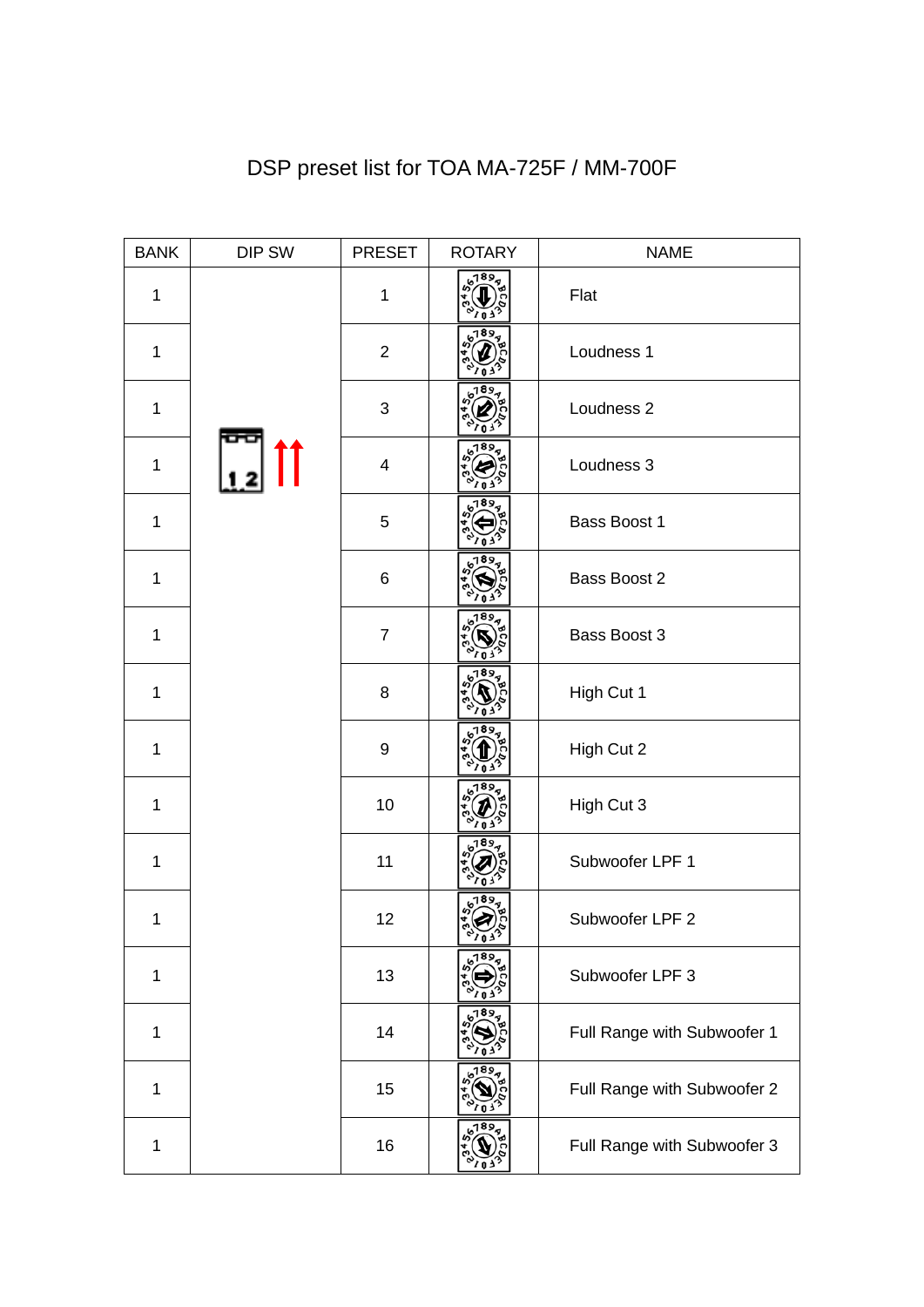| <b>BANK</b>    | DIP SW         | <b>PRESET</b>    | <b>ROTARY</b> | <b>NAME</b>          |
|----------------|----------------|------------------|---------------|----------------------|
| $\overline{2}$ |                | $\mathbf{1}$     | 61893         | Flat                 |
| $\overline{2}$ |                | $\overline{2}$   |               | F-122C               |
| $\overline{2}$ |                | $\sqrt{3}$       |               | F-122C Low-cut       |
| $\overline{2}$ |                | $\overline{4}$   |               | Subwoofer for F-122C |
| $\overline{2}$ | $\overline{1}$ | 5                |               | SR-S4                |
| $\overline{2}$ |                | 6                |               | $HX-5$               |
| $\overline{2}$ |                | $\boldsymbol{7}$ |               | HX-5 Low-cut         |
| $\overline{2}$ |                | 8                | 89            | FB-120               |
| $\overline{2}$ |                | 9                | 189<br>03     | F-1522SC             |
| $\overline{2}$ |                | 10               | 18 S          | F-2322C              |
| $\overline{2}$ |                | 11               | 18 S          | F-2352C              |
| $\overline{2}$ |                | 12               | 6,033         | F-2852C              |
| $\overline{2}$ |                | 13               | 6789          | SR-H2S               |
| $\overline{2}$ |                | 14               | ,189ع         | SR-H3S               |
| $\overline{c}$ |                | 15               | 189           | HS-1200              |
| $\overline{2}$ |                | 16               | 6189          | HS-1500              |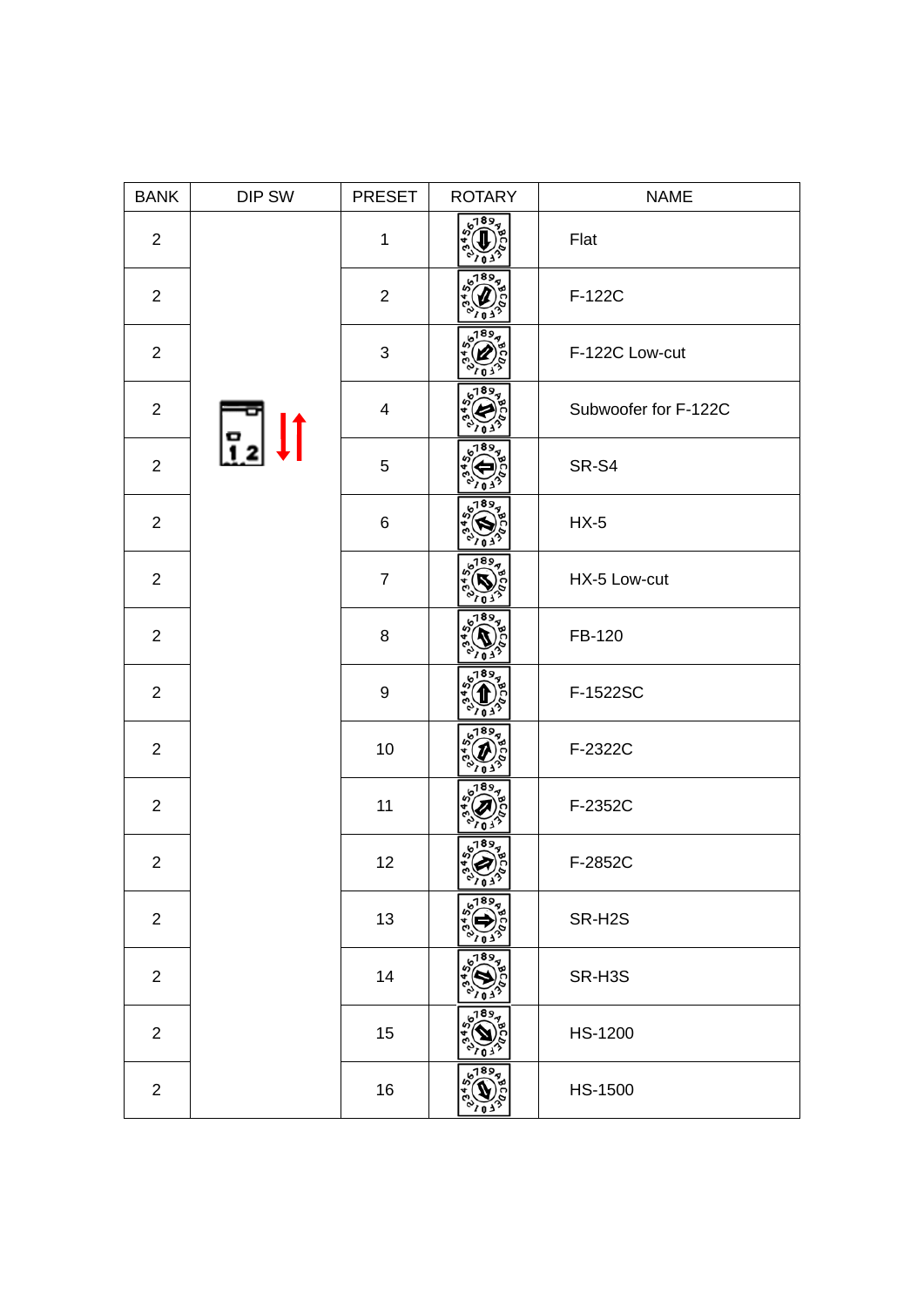| <b>BANK</b>               | DIP SW | <b>PRESET</b>  | <b>ROTARY</b> | <b>NAME</b>         |
|---------------------------|--------|----------------|---------------|---------------------|
| $\ensuremath{\mathsf{3}}$ |        | $\mathbf{1}$   | 189,          | Flat                |
| $\sqrt{3}$                |        | $\overline{2}$ | 89            | Acoustic            |
| $\sqrt{3}$                |        | $\sqrt{3}$     | 89            | <b>Bass Booster</b> |
| $\sqrt{3}$                |        | $\overline{4}$ |               | <b>Bass Reducer</b> |
| $\mathfrak{S}$            |        | 5              | 89            | Classical           |
| $\sqrt{3}$                |        | $\,6\,$        |               | Dance               |
| $\sqrt{3}$                |        | $\overline{7}$ |               | Deep                |
| $\sqrt{3}$                |        | 8              | 89            | Electronic          |
| $\sqrt{3}$                |        | 9              | 189<br>02     | Hip Hop             |
| 3                         |        | 10             | 18 S          | Jazz                |
| 3                         |        | 11             | 18 S          | Latin               |
| 3                         |        | 12             | 6,013         | Lounge              |
| $\mathfrak{S}$            |        | 13             | 67896         | Piano               |
| $\ensuremath{\mathsf{3}}$ |        | 14             | 6789          | Pop                 |
| $\ensuremath{\mathsf{3}}$ |        | 15             | 6189          | R&B                 |
| $\ensuremath{\mathsf{3}}$ |        | $16\,$         | 67899         | Rock                |